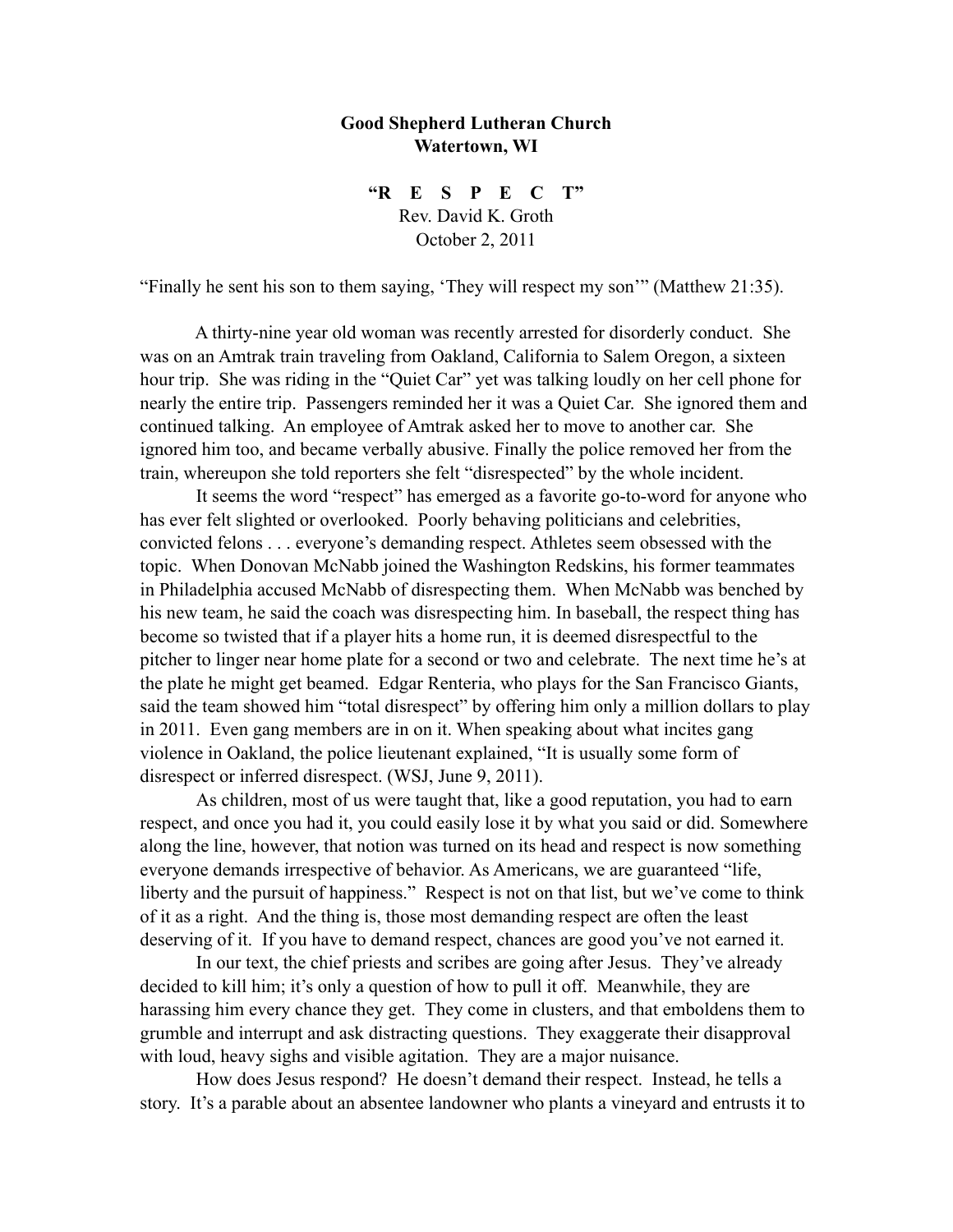some local tenants. This was a common practice. Wealthy people of Jerusalem often diversified their portfolios by investing in agriculture. In fact, it's quite possible some of these chief priests themselves were absentee owners of vineyards.

 In any event, it's an enormous investment the owner is making. First there's the purchase price of the land and taxes and the cost of the plants and livable wages for tenants. It takes about four years for a new vineyard to produce, so for a long time there are all these big numbers in the expense column and nothing but zero's in the income column. The text says, "When the season for fruit [finally] drew near, he sent his servants to the tenants to get his fruit." This is not unreasonable. What is unreasonable is the reaction of the tenants. One of the servants they beat up. Another they kill. Another they stone. So what does this landowner do? He keeps sending servants.

The parable has departed from reality, right? A real land owner would not do that. He would demand real, swift and decisive justice. But this isn't a real owner. He's part of a story, and so, unlike a real owner, he just keeps sending servants. Unreal things like that happen in parables, just as trees talk in Disney films. So the servants in the parable come back with cracked ribs, swollen eyes and broken noses . . . or they don't come back at all because they're dead. So what does this owner do? He decides to send his son. "They will respect my son" he says. (There's that word: "respect".) "They will respect my son." What father would do such a thing?! And what son, after witnessing such things would say, "Sure dad. Send me! I'd be happy to go." The tenants, of course, throw the son out of the vineyard and kill him.

General rule of thumb: when a parable of Jesus departs from reality like this, it's not because Jesus was an unskilled story teller. He's stretching the parable to its breaking point in order to make a point. We should start asking, "What is he saying with this unreality? What's the message here?" The answer: how wicked the tenants, and how patient and longsuffering the landowner!

Even as the owner has sent wave after wave of servants who are ignored, beaten and killed, so God kept sending prophets who were ignored, beaten and killed. And then he sends his son. It makes me think of Hebrews 1:1, "In many and various ways, God spoke to His people of old by the prophets. But now in these latter days, He has spoken to us by His Son." What did we do? We killed him. We (sinful humanity) took him outside the vineyard (outside Jerusalem) and killed him. He deserved worship and praise, the highest form of respect we can give. But we crucified him instead, the most shameful form of execution available. Sinful humanity could not tolerate the humble, holy presence of the Son of God.

Remember Jesus is telling this parable to the religious authorities. The chief priests know the parable is about them and their plans. And Jesus also knows what they will do. One day soon, they're going to take him out back and execute him.

So the religious authorities do not like this parable, but they did recognize the image of the vineyard. It's already there in Isaiah 5, (today's Old Testament lesson) where we hear of a vineyard that has everything it needs. Still it's producing precious little fruit. And with the Gospel lesson, Jesus is saying it's still happening. God has every right to expect fruit from his people, but for one reason or another, he's not receiving it.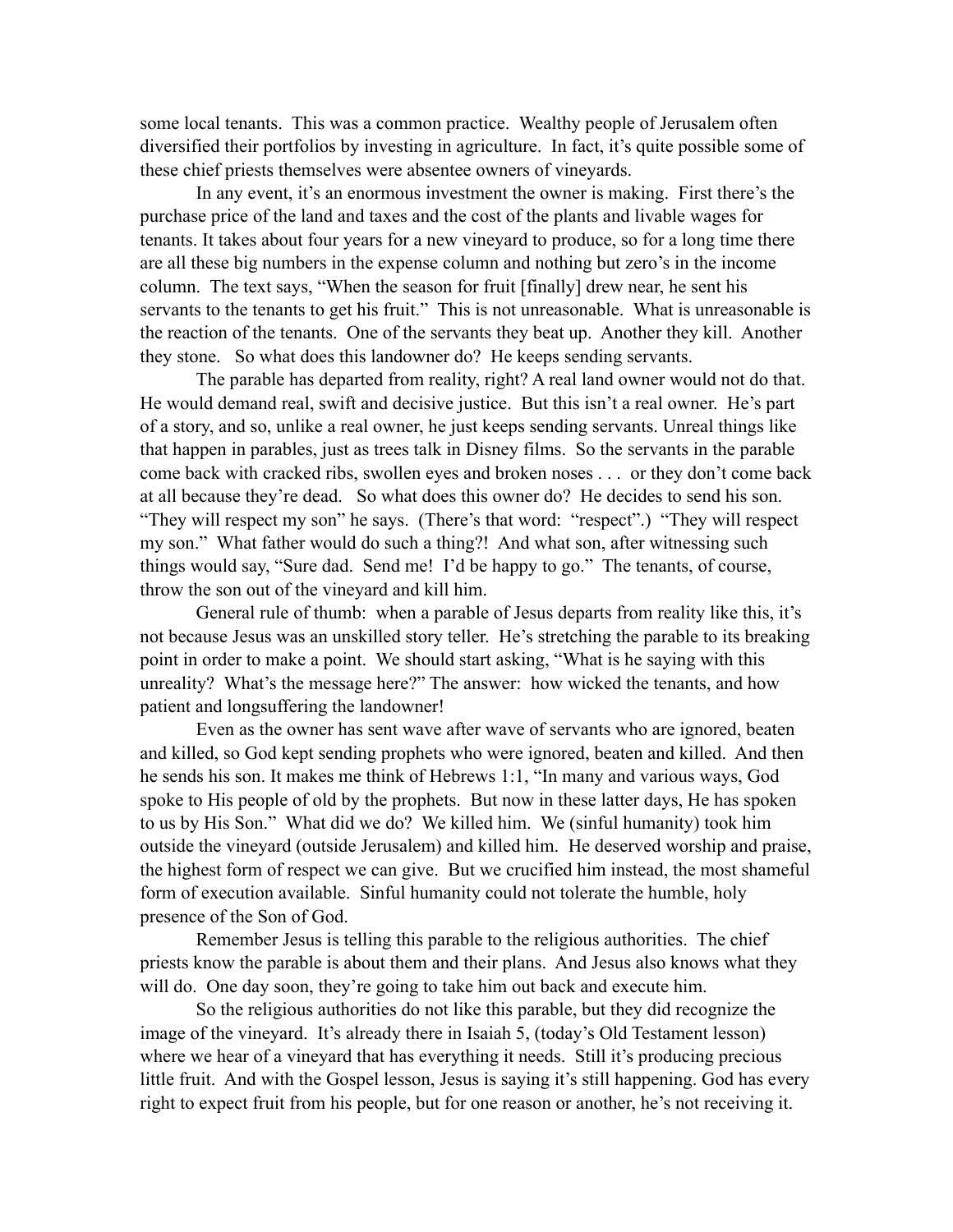What is this fruit? Repentance and faith, good works, witness and evangelism, service of the neighbor and the like. But the vineyards have been failing for centuries now.

What's really wrong with those tenants in the Gospel lesson? Somehow, they got it into their heads that they are not really tenants anymore. They think they own the place. After all, by the sweat of their brow they tended to the vines. They're the ones with the calluses on their hands, not the owner. They're the ones who have been out their day and night, not the owner. They're the ones who tilled and watered and weeded. Clearly they think that makes them the rightful owners. We do that too. What I have is mine. I earned it. We may say everything belongs to God; few of us believe it. Fewer still live it.

What about you? Where's the fruit? The owner of the vineyard has made quite an investment in you. He knit you together. You are fearfully and wonderfully made. He has provided for you all that you need to sustain this body and life. He has defended you against dangers unknown, and guards and protects you from the kind of evil that you can only imagine. He has sent his Son to redeem you, to purchase and win you from all sins, from death, and from the power of the devil. He has called you by the Gospel, enlightened you with his gifts. And now he's come looking for fruit. He's waited long enough. It's the season for fruit. What do you have for him?

In the parable, after the tenants kill the son, Jesus asks his listeners, "What will the owner do to those tenants?" They answer, "He will put those wretches to a miserable death and let out the vineyard to other tenants who will give him the fruits in their seasons." The religious authorities pronounce their own sentence. This parable anticipates the movement of the gospel from the Jews to the Gentiles.

I think it anticipates what is happening in our own era too. There are always others to whom God can give the vineyard. The gravitational center of Christianity has migrated away from the Northern and Western hemispheres to the Southern and Eastern hemispheres. If some tenants are not producing the fruit he expects, there are always others available.

It happens at the congregational level too. As in the parable, we can forget we are tenants and start imagining ourselves the owners. Pastors and teachers also can forget they are here to serve and come to think the church exists to meet their needs, namely for secure, if not untouchable jobs. Congregational leaders deceive themselves with thoughts of power and influence and forget it's about service. Similarly, we all have of a myriad of things we want from a church, things we think a church should provide, and we forget that God's Church is first and foremost about Word and Sacrament.

Again, if we are not producing the fruit he expects, there are always other tenants to which God can entrust the vineyard.

One last thing: The most unrealistic part of a parable is usually the part that Jesus wants us to remember. The most unrealistic part of this parable is the patience of the owner. He does not easily give up on his tenants. He keeps sending servants. He keeps giving the tenants another chance. In the same way he will not easily give up on us. In 2 Peter 3, we are reminded the Day of the Lord will come. "The Lord is not slow to fulfill his promises as some count slowness, but is patient toward you, not wishing that any